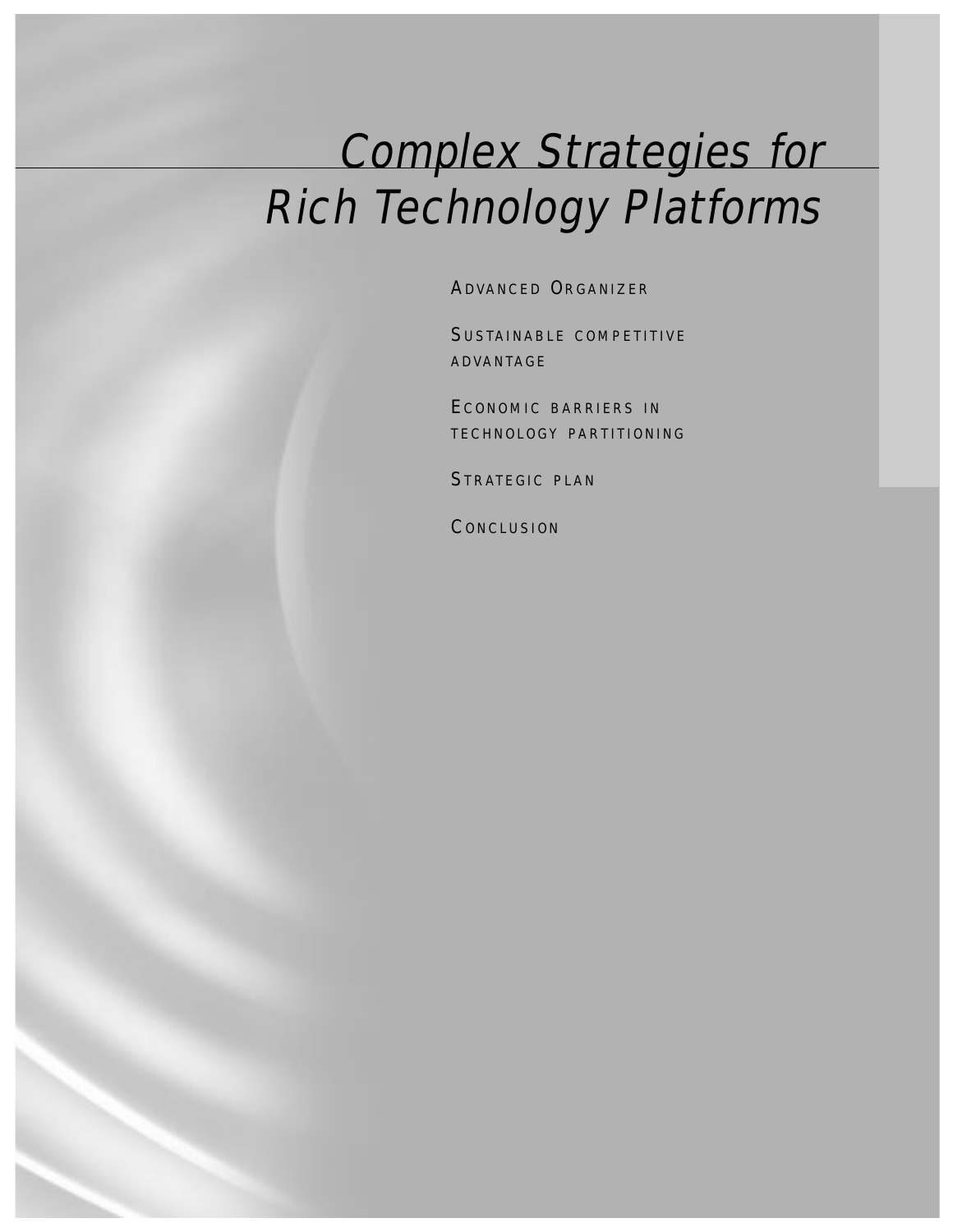# Advanced Organizer

In Chapter 3, the concept of the commercialization strategy was introduced and suggestions made regarding how to develop a sound strategy for bringing a product to market. When a company has a rich technology platform, an additional dilemma arises. Specifically, when many product options are possible:

 $\begin{array}{|c|c|c|c|c|}\hline \textbf{C} & \textbf{A} & \textbf{A} \end{array}$ 

- ◗ Where should the small firm focus its limited resources?
- ◗ What type of commercialization strategy(ies) should it pursue?
- With whom should it partner?
- ◗ How should it decide what constitutes a good deal?
- ◗ How can the firm grow rapidly and still remain intact?

The answer to these questions lies in maintaining the company's *sustainable competitive advantage.* By the end of this chapter, the reader should be prepared to develop a strategic plan that addresses the commercialization of a rich technology platform.

# Sustainable Competitive Advantage

To grow and flourish, a company must have a sustainable competitive advantage that is, an advantage that will give the company staying power over the long haul. The types of things which provide a company with such an advantage include:

- ◗ Intellectual property: patents, trade secrets, copyrights, trademarks
- The uniqueness of the technology and the limited number of people who have expertise in this area (hopefully, many of them are employed by the company)
- ◗ Cost of entry
- ◗ Strategic allies and champions
- ◗ Marketing and sales capabilities, access to distribution networks, and the quality of the work done
- ◗ The company's record with respect to selecting successful new products or technologies, as well as its ability to keep to development timelines

In developing an ATP proposal, submitters are asked to identify multiple applications. The challenge in the post-award period is to make those possibilities a reality.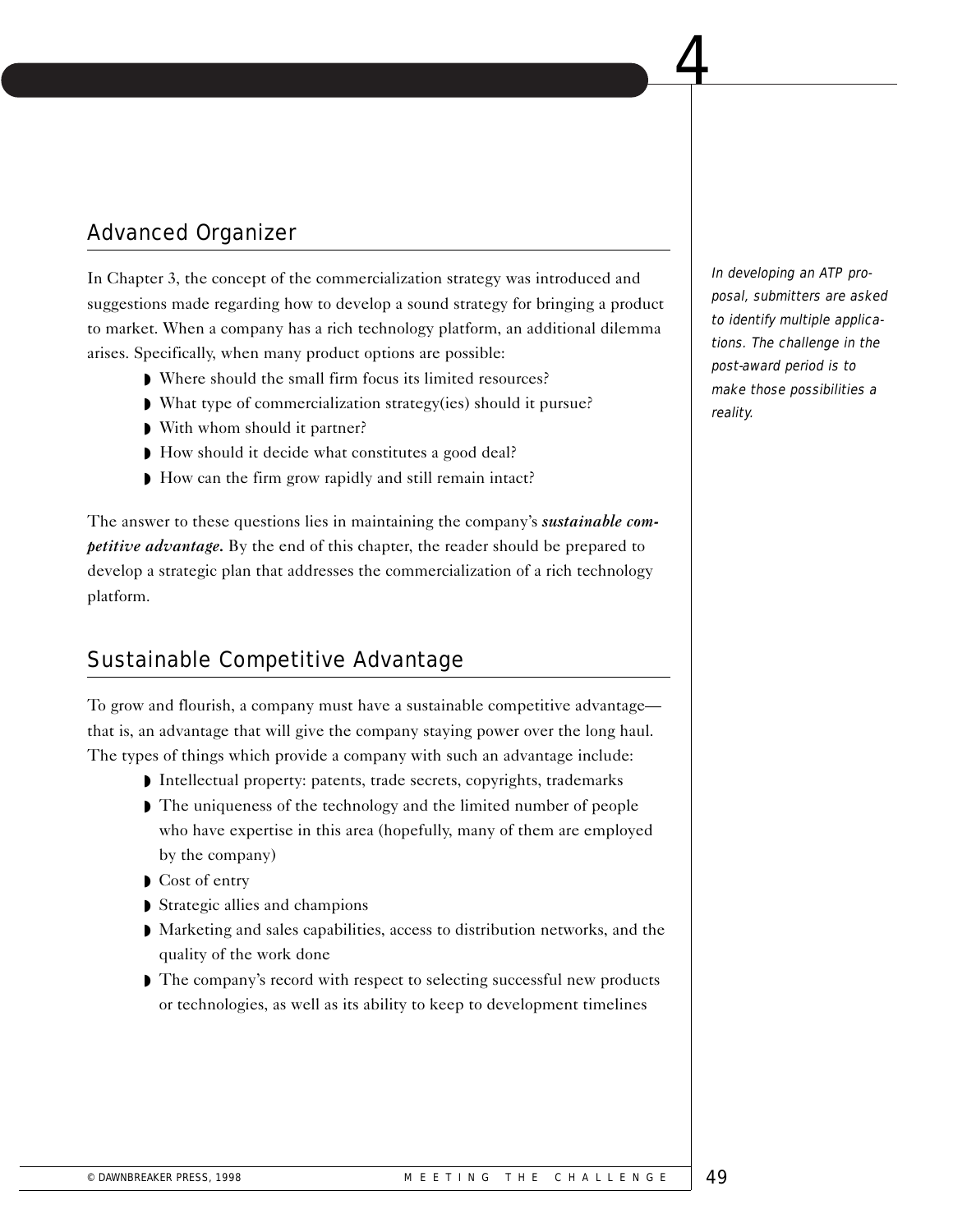This chapter focuses on how to assess the possible applications of a rich technology platform and on how to combine this assessment with decisions and actions which will assure that your company is appropriately developing those aspects of sustainable competitive advantage associated with its particular technology.



#### FIGURE 4-1: WHEN A RICH TECHNOLOGY PLATFORM AFFECTS MULTIPLE INDUSTRIES

Figure 4-1 depicts the possibilities presented by a rich technology platform, such as a new composite material. The properties of the material make it ideal for use in a wide variety of applications as diverse as leisure (golf clubs) and spacecraft (shielding). The dilemma for the small firm is how to effectively exploit all these possibilities. The answer is that a small company can't—on its own. Limitations of time, money, and resources make it infeasible for most companies, large or small, to fully exploit all the possibilities presented by a revolutionary technology. In such situations, a company must consider implementing a constellation of strategies, and decide which application it will pursue on its own and which it will pursue in combination with others. Figure 4-2 is a shorthand way of representing which strategies to consider. Such considerations are made as a function of the number of possible applications to be pursued and the amount of financial resources required to exploit them.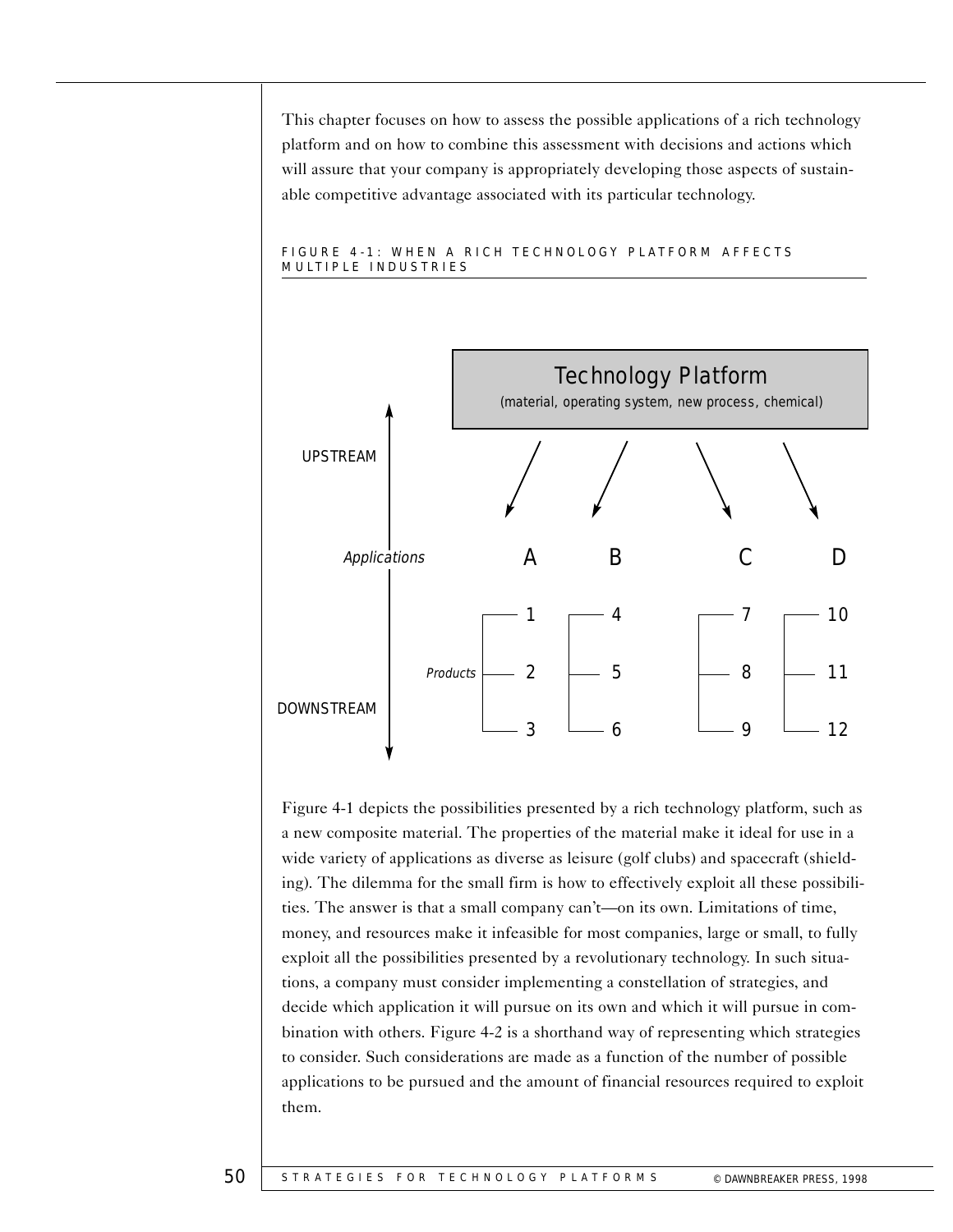#### FIGURE 4 - 2: FINANCING OPTIONS AS A FUNCTION OF APPLICATIONS AND RESOURCES REQUIRED



Figure 4-2 represents financing options to consider as a function of the number of applications for the technology, as well as the perceived financial resources required. For example, if a technology has few applications and requires limited resources for successful commercialization, the firm should be able to realize this opportunity on its own, by bootstrapping. However, even with limited applications, if significant funding is required, one should consider seeking direct investment in the company, a joint venture, or a spin-off. If the technology has many possible applications, then one should consider a wider range of strategies, involving a larger universe of potential partners.

Most new technology entrepreneurs don't have a good basis for knowing how much money its takes to bring a product to market, so it is important that this figure be examined. For example, "The R&D costs to generate and maintain the technology required for each new chemical entity is now greater than \$100 million and increasing. …To maintain the 10% pace of investment, each new chemical entity would have to generate, on the average, \$1 billion in sales over its lifetime, assuming no inflation." This is obviously not a task a small company can tackle on its own.

The implications are very clear. A company should assess whether it or other entities can best exploit various options. For example, if it truly won't take a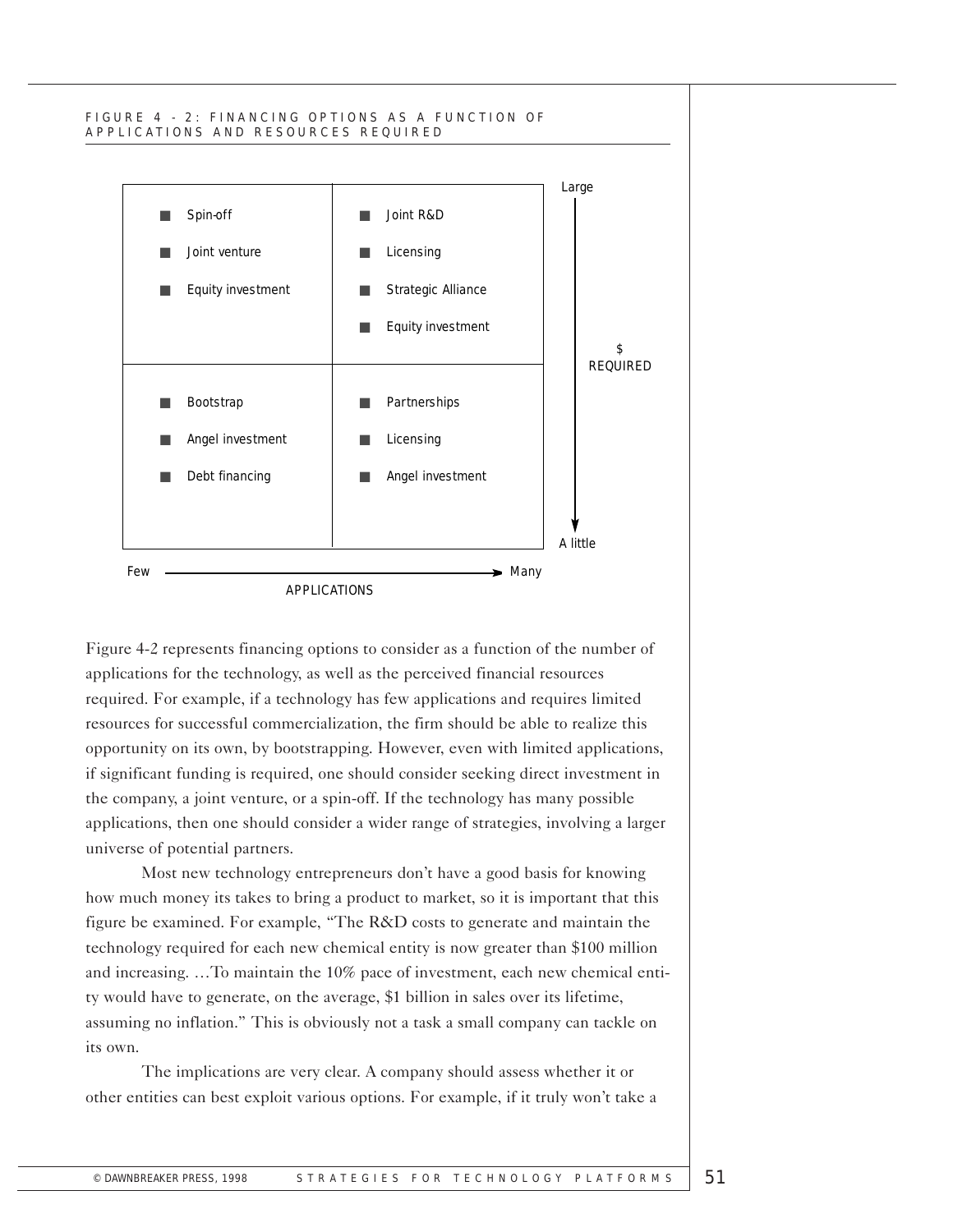lot of money to complete production and bring the product to market, the small company may be the best candidate to do it. However, as the amount of money required and the number of possible applications increase, the universe of commercialization strategies to consider also expands.

When trying to determine the constellation of strategies to pursue, you should simultaneously consider three issues:

- (1) How can the basic and application  $R&D$  be expeditiously completed?
- (2) Which firms/investors will make the best partners to fully exploit the technology?
- (3) How can you assure that your company maintains an essential role in the commercialization of the technology it originated?

# Completing Research and Development

To maintain a substantial lead, firms developing pioneer technologies must assess not only what research and development needs to be accomplished, but also which partners may be good to involve in "upstream" activities (Heuss and Jolly, 1990). The greatest flexibility comes from strategic alliances, including consortia and joint ventures that are structured to preserve organizational autonomy and individual incentives (Teece, 1991).

Before deciding which firms/investors to approach regarding the *downstream* applications of your specific opportunities, you should assess the structure of the industries and the extent to which the opportunities can be partitioned. Partitioning of multifaceted opportunities is usually the result of intellectual property protection and economic barriers. In the example represented in Figure 4-3, the company has developed a portfolio of intellectual property that protects the process for creating the material as well as the devices used to produce the composite. These both fall within the category of *upstream* applications. The company has also developed downstream, application-specific intellectual property it can license separately. A company interested in application-specific licenses would have to purchase the composite material from the Licensee that holds the exclusive patent on the production of the composite—or, if economically feasible, should consider trying to obtain an application-specific license or sublicense for its own production needs.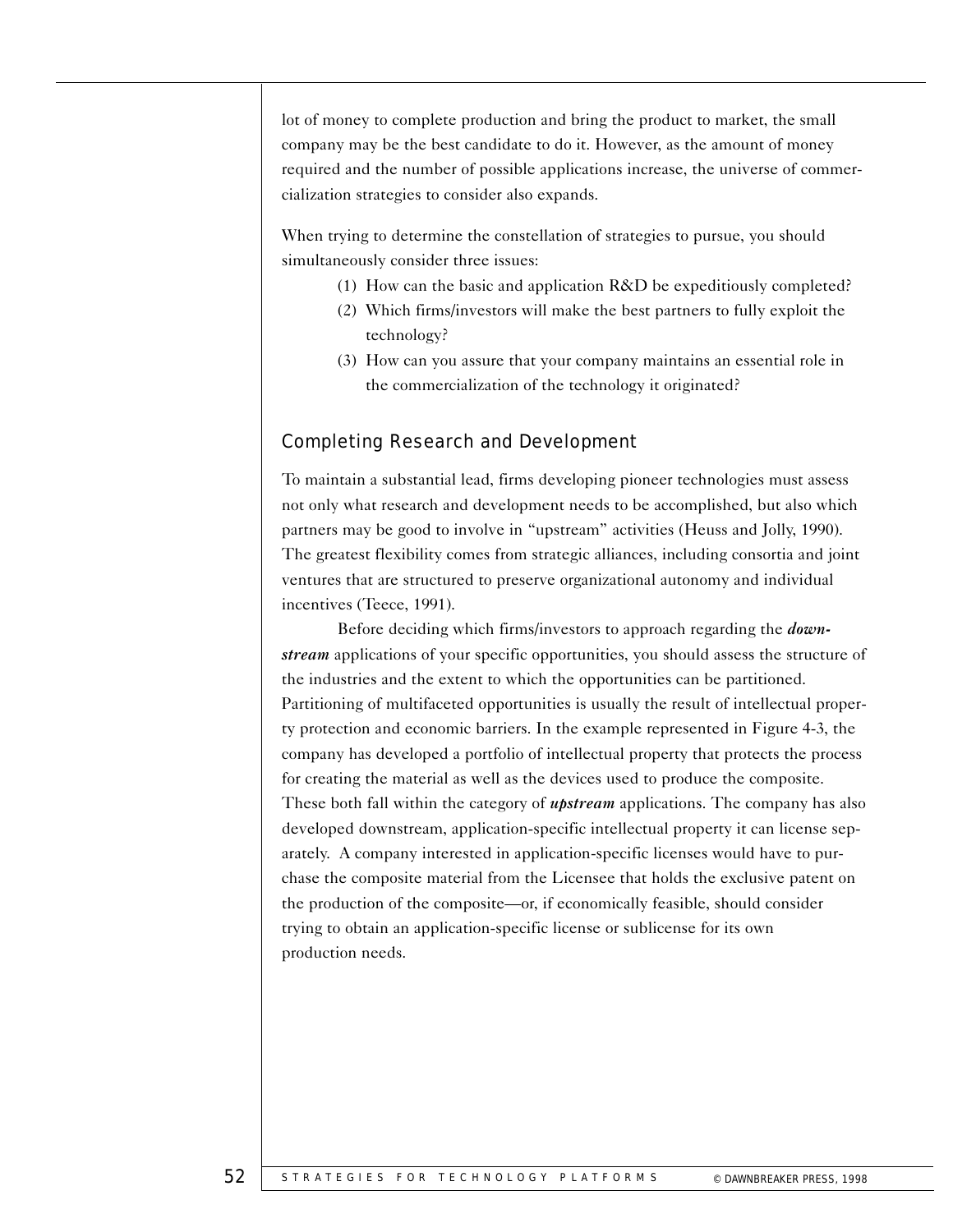#### FIGURE 4-3: STRATEGIC MIND MAP FOR A RICH TECHNOLOGY PLATFORM



# Economic Barriers in Technology Partitioning

The economic barriers that can be used in partitioning an opportunity are not actually created by the licensee, but rather are leveraged by him or her. With economic barriers, one is really taking advantage of the downstream infrastructure and the position of the dominant players within it. In other words, the goal is to prevent others from entering that market by making use of the existing infrastructure and relative positions of the key players.

When looking at the dynamics of various industries, one consideration should be to examine each industry relative to the presence of a *dominant design*  (Teece, 1991). This is essential, according to Teece, since clever market entry strategies will keep innovation imitators at bay. Building on the work of Abernathy (Abernathy and Utterback, 1978), Teece maintains, "In the early stages of development of many industries and product families, designs are fluid, manufacturing processes are loosely and adaptively organized. ... Competition among firms manifests itself in competition among designs." This is evident in products and

Partitioning-dividing the domain of possible products and imposing or utilizing intellectual property or economic barriers.

Economic barriers:

- ◗ industry cohesiveness
- dominant players
- distribution channels
- **▶ dominant or emerging** design
- certification & regulatory requirements
- competitors ◗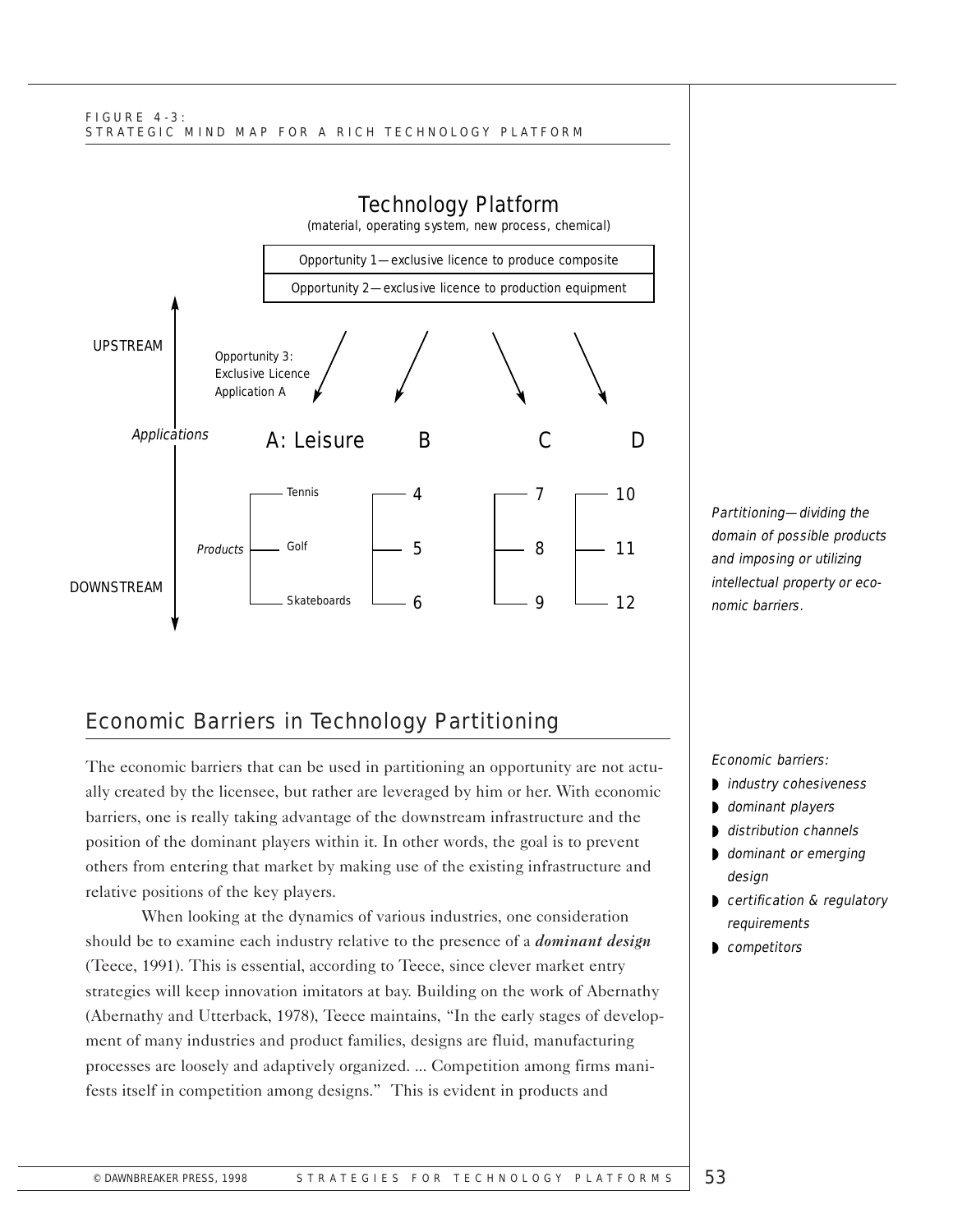protocols such as Apple vs. IBM computers, Netscape vs. AOL, VHS vs. beta, and the like. Prior to the emergence of a dominant design, a company can position its product to become an industry standard and/or should "hang loose" and resist becoming too tied to a design which may ultimately "lose." Teece recommends that if a company has the ability to promote a dominant design, it should do so. However, if it lacks this capability, the firm should wait for the dominant design to emerge.

Once a dominant design has emerged, the emphasis shifts to more evolutionary innovations capable of driving down costs. At such times, it is often advantageous for a company (large or small) to team with other players with complementary assets and products. If a company has bet on the wrong horse, it is still possible to participate in the new design regime by forming strategic alliances through technology swaps, joint R&D, co-development, or sharing of complementary assets. Teece clarifies what he means by complementary assets by drawing the distinction between what a customer perceives as a product and simply a device. An item that fully meets a customer's defined need will tend to be viewed as a product. For example, an optical scanner sold with a range of software, cabling, and customer support is likely to be viewed as a product—whereas a scanner sold without software is likely to be viewed as a device. A company which provides only part of a solution to a customer need should look to producers or providers of complimentary products, components, and services as potential strategic allies.

Other industry characteristics that are important to consider when deciding upon the commercialization strategies to be pursued include:

- Cohesiveness of the industry
- ◗ Premarket testing, certification, and regulatory requirements
- ◗ Product liability issues
- ◗ Channels of distribution

When an industry is fragmented, the formation of a strategic alliance is often an advantageous commercialization strategy to pursue. When significant capitalization is required for pre-market testing or to address product liability issues, significant investment will be required by a potential licensee, strategic ally, or equity investor.

An understanding of the dynamics within the various industries to which a rich technology platform can be applied is important before beginning the process of mapping out the commercialization strategies to be pursued. Finally, the company needs to consider how to structure relationships so that the originating company will maximize its participation in the financial benefits that result from commercialization of the technology.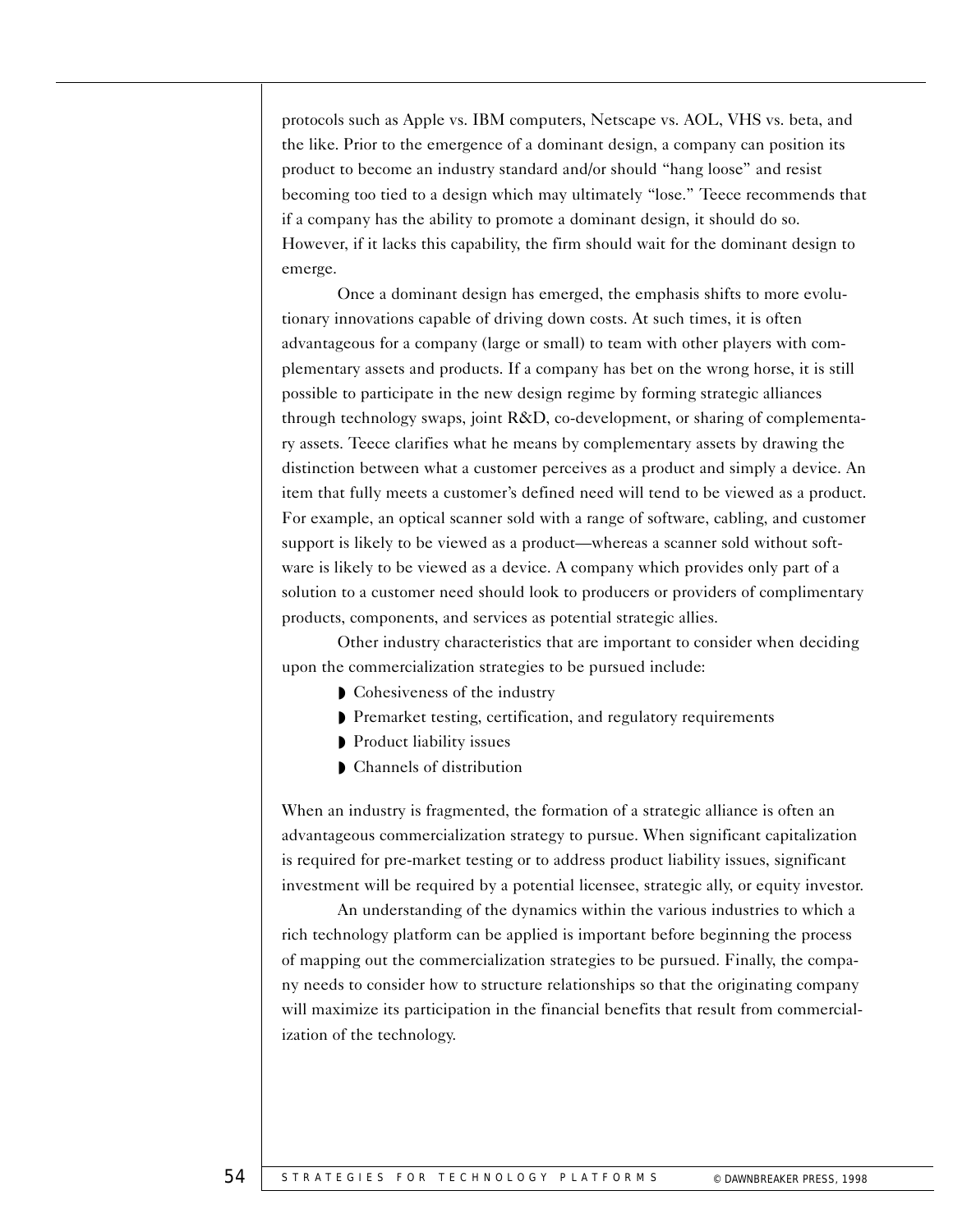#### Maximizing Financial Return

Before determining how to maximize financial return from the commercialization of the technology platform, you must begin by generating a list of possible applications for the technology. Once this has been accomplished and you have examined the structure of each related industry, the company must decide where in this panorama it wishes to "hang its hat"—the place Heuss and Jolly refer to as the *center of gravity*. It is impossible to determine how best to maximize your return from other relationships before deciding where in this panorama you wish to play.

Determining your center of gravity is a function of your interests, your vision, and other considerations which allow you to maintain a degree of control over the evolution of the technology.

The progenitor's relationship to a newly created technology is unique. The inventor brings a heightened desire and commitment to see his or her technology utilized. Therefore, if you have a strong vision for your technology, you should carefully consider how far down the commercialization path you wish to proceed. As the progenitor, you are more likely to pursue a given path longer than others will. (According to Heuss and Jolly, licensees may drop a line of pursuit earlier than a progenitor.) Thus, if there are areas of technological risk which you feel would be difficult for others to navigate or to which they would be less committed, you should consider staying with the technology development course longer, before handing it off to another entity for the final stages of commercialization. The progenitor's commitment is a double-edged sword, however. Although persistence has its value, an inventor also needs to know when to let go. Nevertheless, in all cases, the more technology risk is decreased, the greater the return you can negotiate.

To remain attractive to potential partners, the technology entrepreneur should keep his or her technology in the spotlight, even going so far as to develop trademarks to help accrue goodwill. As Heuss and Jolly point out, developing trademarks "offer the potential to prolong market acceptance even after the underlying technology rights expired" (Heuss and Jolly, 1990).

# Strategic Plan

An outline for a strategic planning document is included here. It is intended to be a proprietary, internal document used by ATP-funded companies that have a rich technology platform. Such companies often need to develop a constellation of commercialization strategies to fully exploit their given technology.

Remember, the value of a company's technology lies in the decisions made and actions taken to realize an opportunity! A strategic plan starts with analysis but must end in action in order to be of any real value.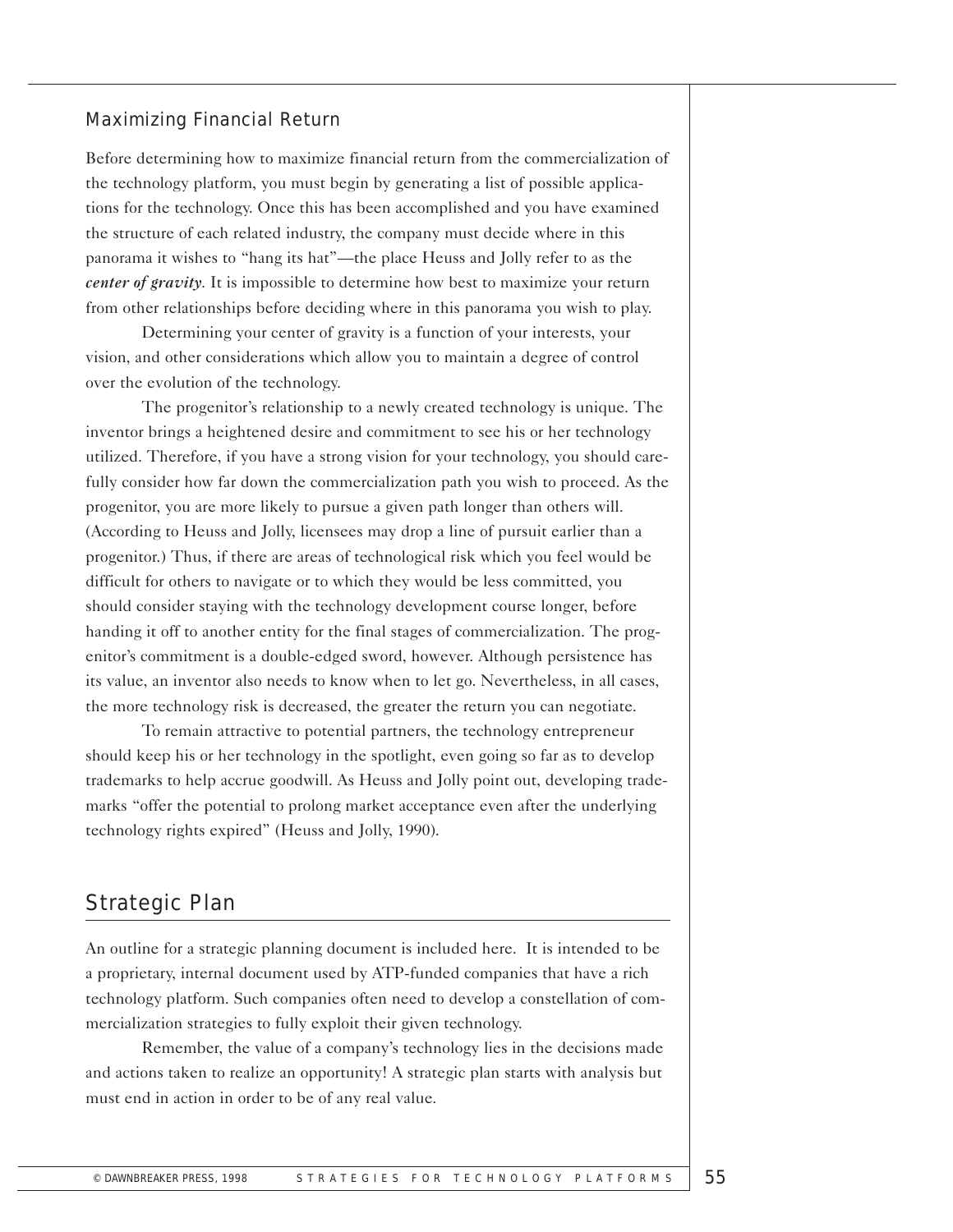#### Commercialization Toolkit<sup>™</sup>

• Strategic Plan

#### STRATEGIC PLAN

#### 1.0 Technology Platform

1.1 List possible upstream roles by industry. These usually will be associated with production of raw material or equipment to be used across downstream applications.

1.2 List possible downstream application areas by industry and products nested within each industry. If possible, represent this in graphic form, similar to Figure 4-3.

> 1.2.1 Industry 1 Specific product or process 1 Specific product or process 2 Specific product or process n

> 1.2.2 Industry 2 Specific product or process 1 Specific product or process 2 Specific product or process n

> 1.2.3 Industry 3 Specific product or process 1 Specific product or process 2 Specific product or process n

## 2.0 Intellectual Property

In this section, map out your intellectual property strategy for partitioning the available opportunities, differentiating between base patents and application patents. Be sure to pay appropriate attention to other forms of intellectual property—copyrights, trademarks, trade secrets, and knowhow—and how these can be used to increase the dependence that potential partners will have on you.

## 2.1. Patents

Clarify which patents are pending and which ones have been awarded. Indicate which other innovations you are likely to patent during the process of commercializing the technology.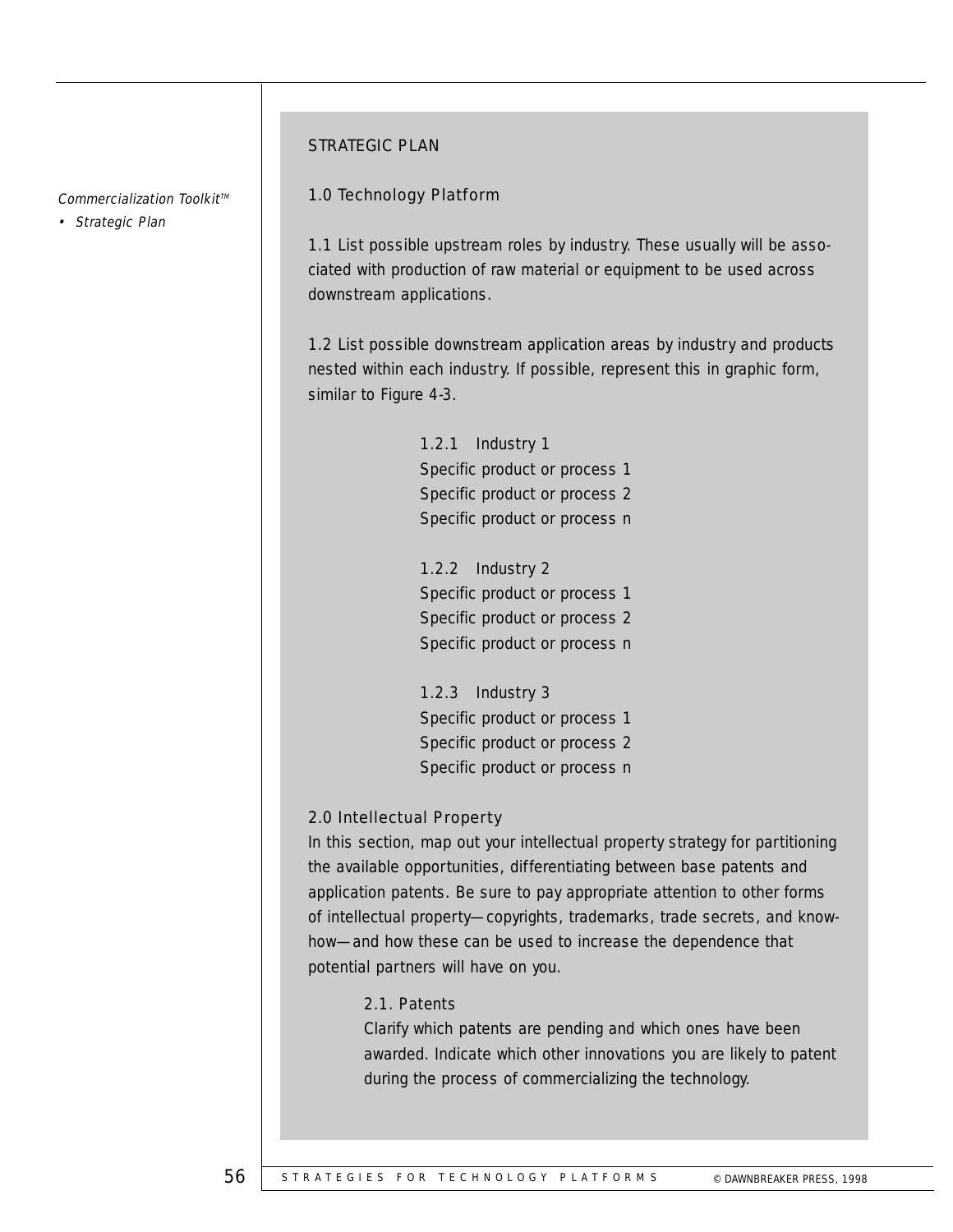## 2.2. Trademarks

Clarify which trademarks you have already registered, which ones you are using in interstate commerce and are not yet registered, and how you can use copyrights to your advantage vis a vis potential partners.

#### 2.3. Trade secrets

Indicate whether you have or will institute appropriate procedures to assure that certain types of information are maintained as trade secrets. Indicate by broad category which types of information fall into the trade secret area.

#### 2.4. Know-how

Clarify which types of information you have opted to maintain as "know-how"—and determine whether this information could potentially be of value to allies.

## 3.0 Research and Development Timeline

Draw upon your ATP proposal in completing this section. Provide an indication of key research and development milestones, as well as the approximate timeframe required to complete this work. Be sure that this section addresses the upstream and downstream applications indicated previously.

## 4.0 Industry analysis

This section requires considerable accomplishedindustry analysis. For each industry referenced in section 1, indicate the following:

#### 4.1. Industry 1

- ◗ cohesiveness of industry
- ◗ dominant players
- channels of distribution

## 4.1.1. Relative to specific product

- dominant or emerging design
- premarket testing, certification, regulatory requirements
- product liability issues
- ◗ competitors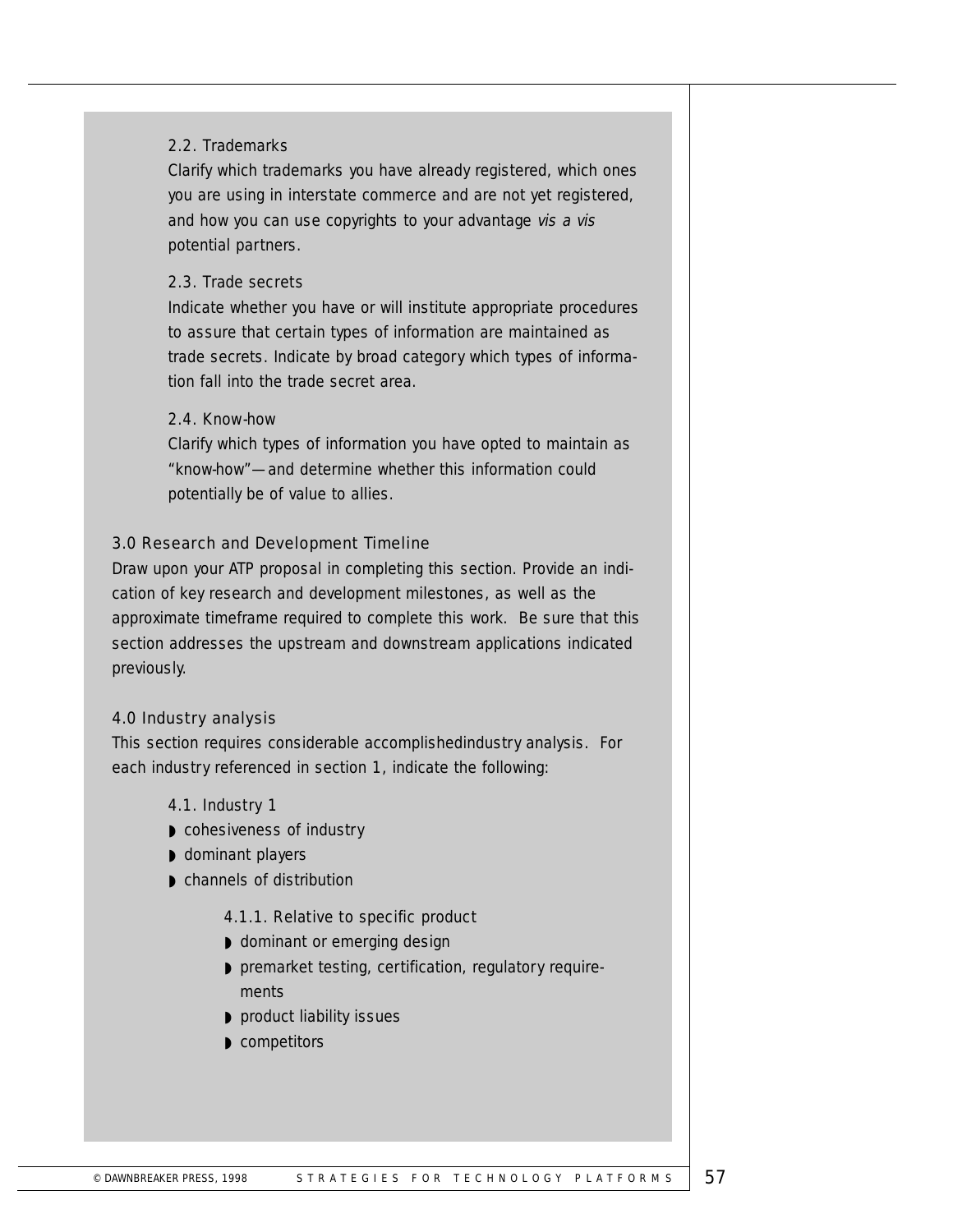#### Not a Straight-jacket!

All of the suggested outlines in this document are intended as a guide, not a straightjacket. Please feel free to vary the format to suit your needs. The emphasis is on the content and NOT the form.

#### 4.2. Industry 2

- cohesiveness of industry
- dominant players
- channels of distribution

#### 4.2.1. Relative to specific product

- dominant or emerging design
- ◗ premarket testing, certification, regulatory requirements
- product liability issues
- ◗ competitors

#### 4.3. Industry 3

- cohesiveness of industry
- ◗ dominant players
- ◗ channels of distribution

#### 4.3.1. Relative to specific product

- dominant or emerging design
- ◗ premarket testing, certification, regulatory requirements
- product liability issues
- ◗ competitors

#### 5.0 Center of Gravity

In light of the preceding, and in consideration of your personal vision, which business functions to you wish to reserve for yourself? What is the mission of your company?

#### 5.1. Mission

In this section, clarify the business functions you will perform.

#### 5.2 Intellectual property

In this section, list the intellectual property rights you wish to retain exclusively for your firm, i.e., those you will not share with a partner.

#### 5.3. Industry/market focus

In this section, clarify the industry, or more specifically the market, you need to tackle on your own.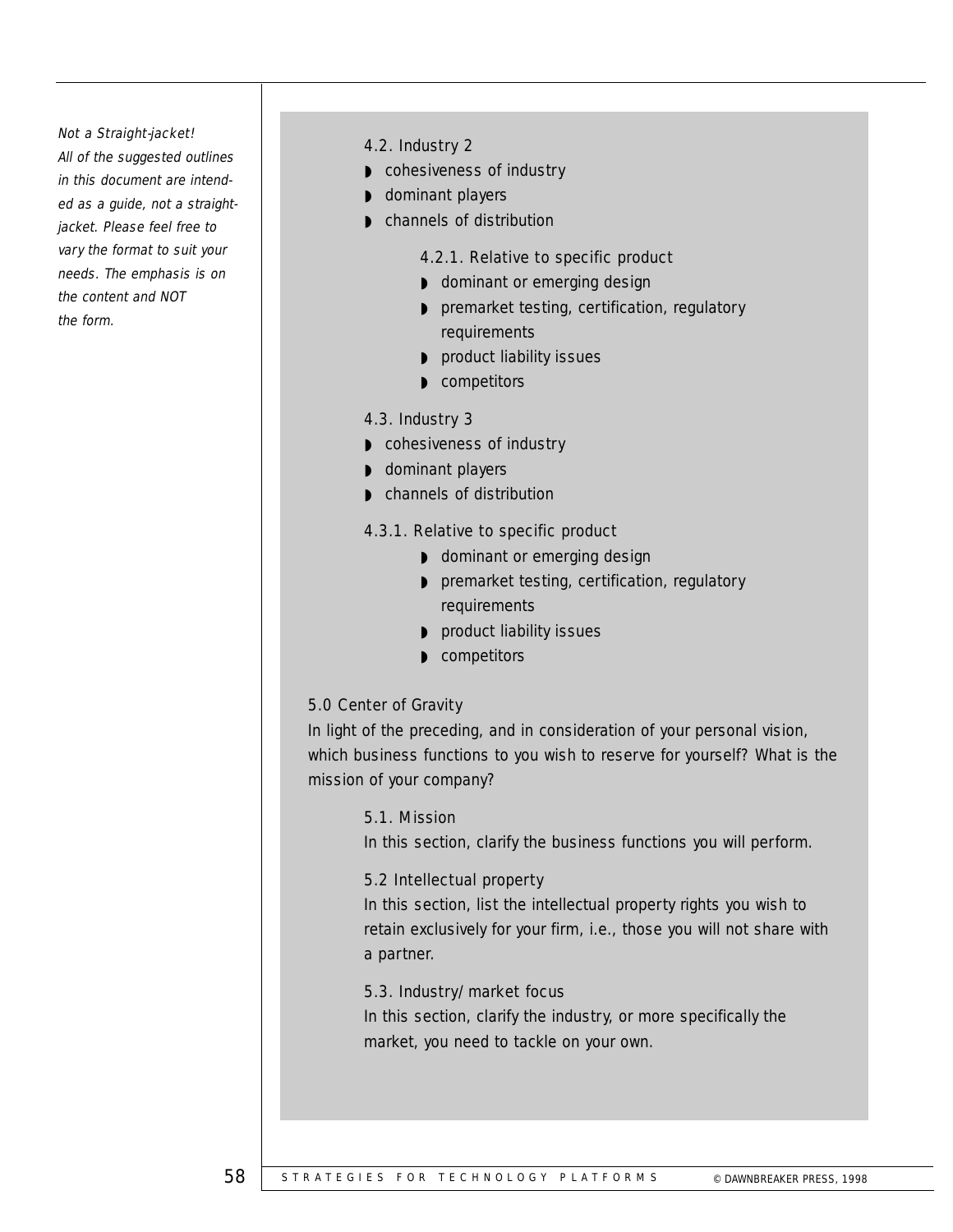#### 5.4. Commercialization strategy

In this section, clarify how you will fund the commercialization of what you have carved out as your center of gravity.

## 6.0. Strategies and Partners for Commercializing Related Opportunities

In this section you will map out how you will exploit other opportunities. The timing associated with the unfolding of this plan will be driven by the research and development timeline clarifiedoutlined in Section 3. Start by developing a list of upstream and downstream opportunities sequenced according to when the R&D would be complete. Then, conduct another sort of the information, based on the difficulty associated with bringing the product to market. Consideration should be given to factors such as premarket testing, certification, and regulatory requirements. Finally, indicate whether there is a dominant or emerging design; also, the relative size of the market opportunity. In addition, note the amount of money required to commercialize the technology. The clearest way to do this is to represent this information in tabular form. For example:

In light of the industry information presented earlier, your consideration of your intellectual property strategy, your R&D timeline, and your center of gravity, indicate with whom it would be best to partner.

|                                       | <b>Application 1</b> | <b>Application 2</b> | <b>Application 3</b> |
|---------------------------------------|----------------------|----------------------|----------------------|
| <b>R&amp;D</b> readiness              | 1st                  | 3rd                  | 2nd                  |
| Market<br>responsiveness              |                      | H                    | н                    |
| <b>Emerging or</b><br>Dominant design | D                    | E                    | E                    |
| Market size                           | \$50 million         | \$500 million        | \$750 million        |
| <b>Finances required</b>              | \$3 million          | \$10 million         | \$20 million         |